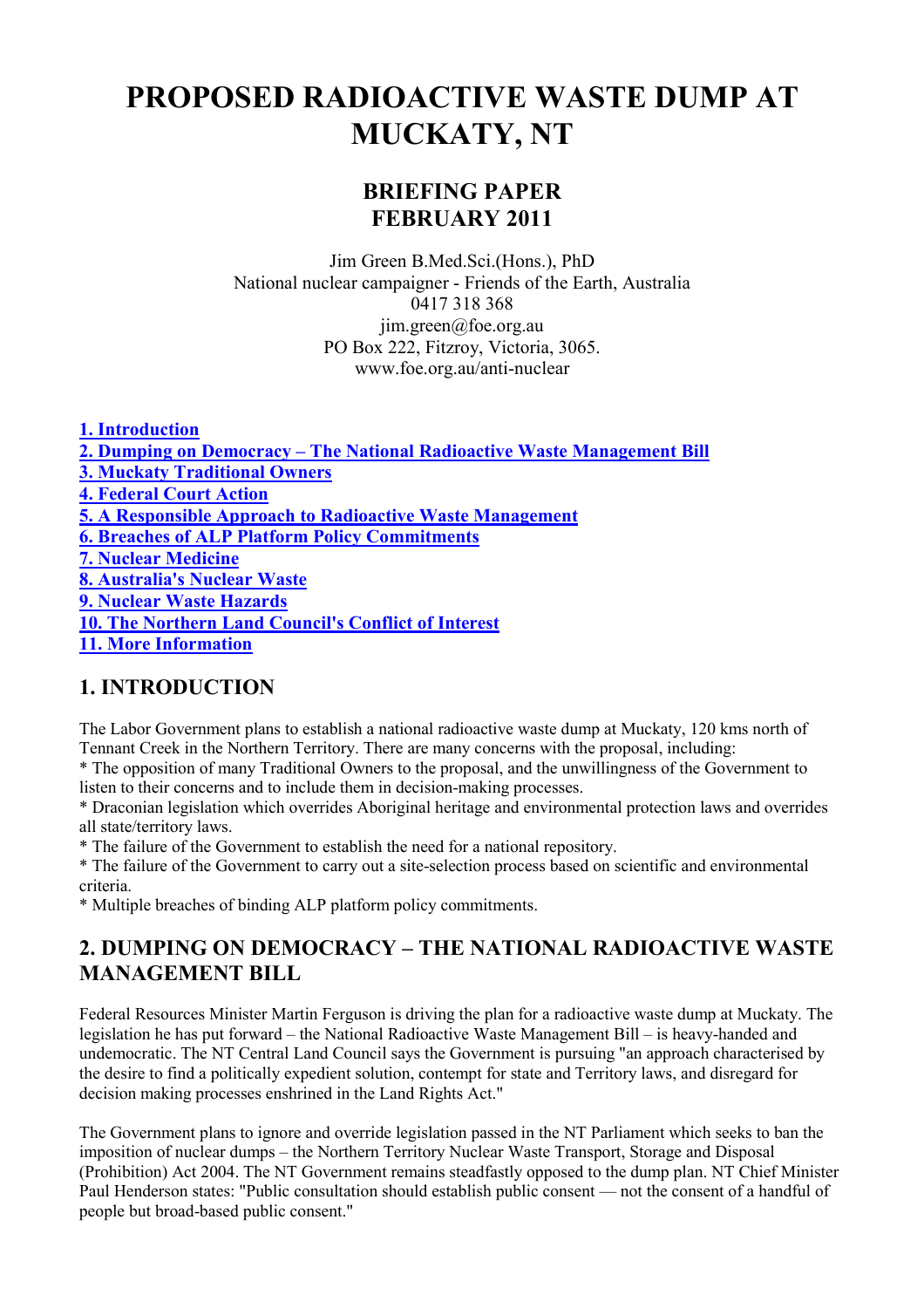On December 22, 2010, the House of Representative's Climate Change, Environment and the Arts Standing Committee's report on the NRWMB was tabled. The committee refused to hear or receive submissions from the public or from Muckaty Traditional Owners. The Committee did not address any of the substantive concerns with the Bill. The timing was clearly a cynical attempt to avoid public scrutiny as the inquiry was not required to report until late March 2011. The report (including a dissenting report from the Australian Greens) is posted at www.aph.gov.au/house/committee/ccea/radioactivewaste/report.htm

The text of the National NRWMB, explanatory memoranda, second reading speeches, and a Bills Digest, are posted at <http://tiny.cc/0werx>. A November 2010 Parliamentary Bills Digest outlines the main provisions of the amended NRWMB. The Digest is posted at: www.aph.gov.au/library/pubs/bd/2010-11/11bd052.htm

The following points (and quotations) are drawn from the Parliamentary Bills Digest:

The Bill incorporates a requirement on the part of the Minister to accord 'procedural fairness' in relation to the nomination of a site for a repository, however the *"new requirement is not however unduly onerous – it necessitates the Minister inviting comment from specified persons or entities, and 'tak[ing] into account any relevant comments given'."*

*"In the event that the Minister makes an error of law in the processes applying to site nominations, approval of nominations, and selection of the preferred site, the Bill restores the right of an 'aggrieved person' to seek judicial review under the ADJR Act. However, the Bill also retains the current provisions of the Act that a failure to comply with certain procedural elements does not invalidate the nominations etc."* 

*"The Bill retains the existing provisions of the Act that effectively exclude State and Territory laws from operating where they would 'regulate, hinder or prevent' the Commonwealth from doing work to investigate the suitability of potential sites and then the construction and operation of the proposed facility, including the transporting of radioactive materials."* 

The Bill requires evidence of consultation and consent with the relevant traditional Aboriginal owners but *"a failure to comply with these elements does not invalidate a nomination, nor is the nomination disallowable by Parliament."*

The Bill states that the Minister can "at his or her absolute discretion" approve a nomination of a site and a failure to observe procedural elements does not invalidate the approval nor is it disallowable by Parliament.

*"New section 12 effectively excludes State and Territory laws from operating where they would 'regulate, hinder or prevent the doing of a thing authorised by section 11'. New section 12(1) does state that only certain types of State and Territory laws (eg laws relating to 'the use or proposed use of land or premises') are excluded, but the range of laws mentioned is so wide they are likely to give almost complete coverage. Indeed, even if a State or Territory law fell outside the type listed in new subsection 12(1), the law could be excluded by prescribing it under regulation ..."* 

*"New subsection 13(1) provides that two Commonwealth laws, the Aboriginal and Torres Strait Islander Heritage Protection Act 1984 and the Environment Protection and Biodiversity Conservation Act 1999, have no effect where they would 'regulate, hinder or prevent the doing of a thing authorised by section 11'. Again a prescription power under regulation exists (subsection 13(2)) to allow for the exclusion of other Commonwealth laws, or parts of laws."* 

*"The acquisition and/or extinguishment of rights and interests under new section 19 has effect despite any other law of the Commonwealth, State or Territory, including the Commonwealth's Lands Acquisition Act 1989 and the Native Title Act 1993 ..."* 

*"New section 24 effectively excludes State and Territory laws from operating where they would 'regulate, hinder or prevent the doing of a thing authorised by section 23'. New subsections 24(1)-(2) do state that only certain types of State and Territory laws (for example, laws relating to 'the uses or proposed use of land or premises') are excluded, but again the range is so wide they are likely to give almost complete coverage. Even*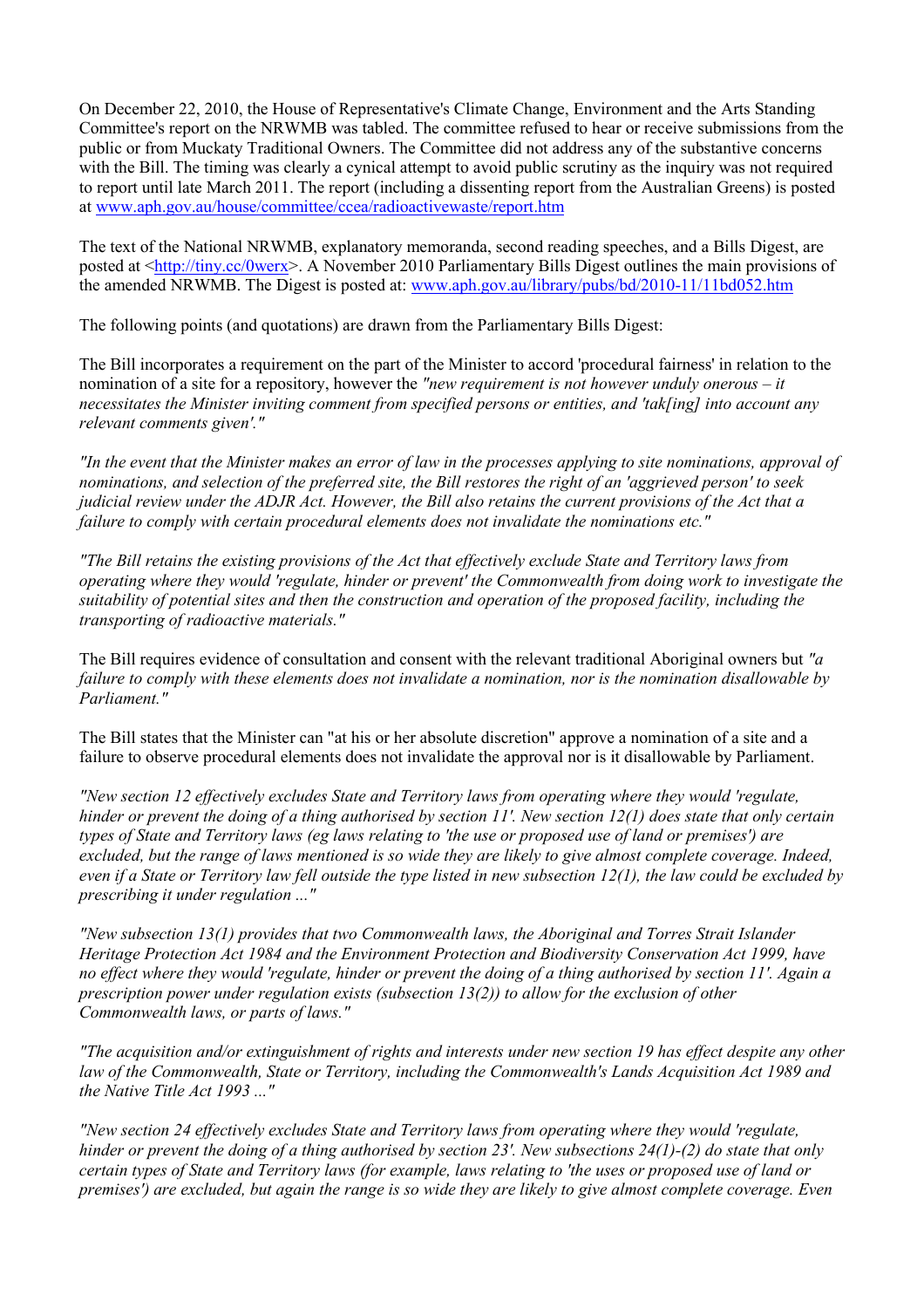*if a State or Territory law fell outside the types listed in new subsections 24(1)-(2), the law could be excluded by prescribing it under regulation ..."* 

The Bill also provides wide-ranging powers to override Commonwealth legislation.

The Bill entrenches Muckaty as the only site under active consideration for a repository although it has provisions for the nomination of sites anywhere in Australia.

### **3. MUCKATY TRADITIONAL OWNERS**

Mr Ferguson claims that Ngapa Traditional Owners support the nomination of the Muckaty site. However he knows that many of them oppose the dump. He received a letter opposing the dump in May 2009 signed by 25 Ngapa Traditional Owners and 32 Traditional Owners from other Muckaty groups. While some members of the Muckaty Land Trust support a national waste dump in return for cash benefits and access to improved services, many do not.

In 2008 the NT Labor Conference unanimously called on the Federal Government to exclude Muckaty from consideration as a dump site because the nomination ''was not made with the full and informed consent of all Traditional Owners and affected people and as such does not comply with the Aboriginal Land Rights Act''.

Senior ALP ministers including Jenny Macklin, Kim Carr, Peter Garrett and Warren Snowdon have acknowledged the opposition of many Muckaty Traditional Owners.

The Central Land Council states: "The Central Land Council is disappointed that this Bill validates the Muckaty nomination without acknowledging the dissent and conflict amongst the broader traditional owner group about the process and the agreement. It is not acceptable that access to procedural fairness continues to be excluded in relation to its existing nomination or approval."

Muckaty Traditional Owner Dianne Stokes says: "All along we have said we don't want this dump on our land but we have been ignored. Martin Ferguson has avoided us and ignored our letters but he knows very well how we feel. He has been arrogant and secretive and he thinks he has gotten away with his plan but in fact he has a big fight on his hands."

'Muckaty Voices' is a 10-minute video documentary that tells the story of the Muckaty Traditional Owners opposed to a radioactive waste dump on their country. It can be viewed online at <www.beyondnuclearinitiative.wordpress.com/video>.

### **4. FEDERAL COURT ACTION**

Led by Mark Lane Jangala, senior Ngapa Traditional Owners have initiated action in the Federal Court challenging the nomination of the Muckaty site.

Muckaty Station was formally returned to the traditional owners after a long land claim in 2001. The Aboriginal Land Commissioner Justice Gray determined that five traditional owner groups had joint and overlapping traditional ownership of Muckaty Station: the Ngapa, Wirntiku, Milwayi, Yapayapa and Ngarrka clans. However, the NLC and Government now claim that a single sub-group of one of these clans owns the relevant land for the waste dump, so that only their consent is required.

This claim of ownership, which is contrary to the findings of Justice Gray and the traditional knowledge of senior elders of the five clans, is based on a secret anthropologist report which the Commonwealth Government and the NLC refuse to release to the traditional owners.

Mr Lane Jangala has been campaigning along with many other traditional owners against the proposed site because of its cultural significance. "I am senior Ngapa man for Muckaty and I did not agree to the nomination of the site, along with other senior Ngapa elders for Muckaty Station who did not agree. We don't want it. There was not even a meeting in town to consult all of the traditional owners. I want to look after my Country and Dreaming, look after the Sacred Sites I am responsible for and to make sure my children are raised properly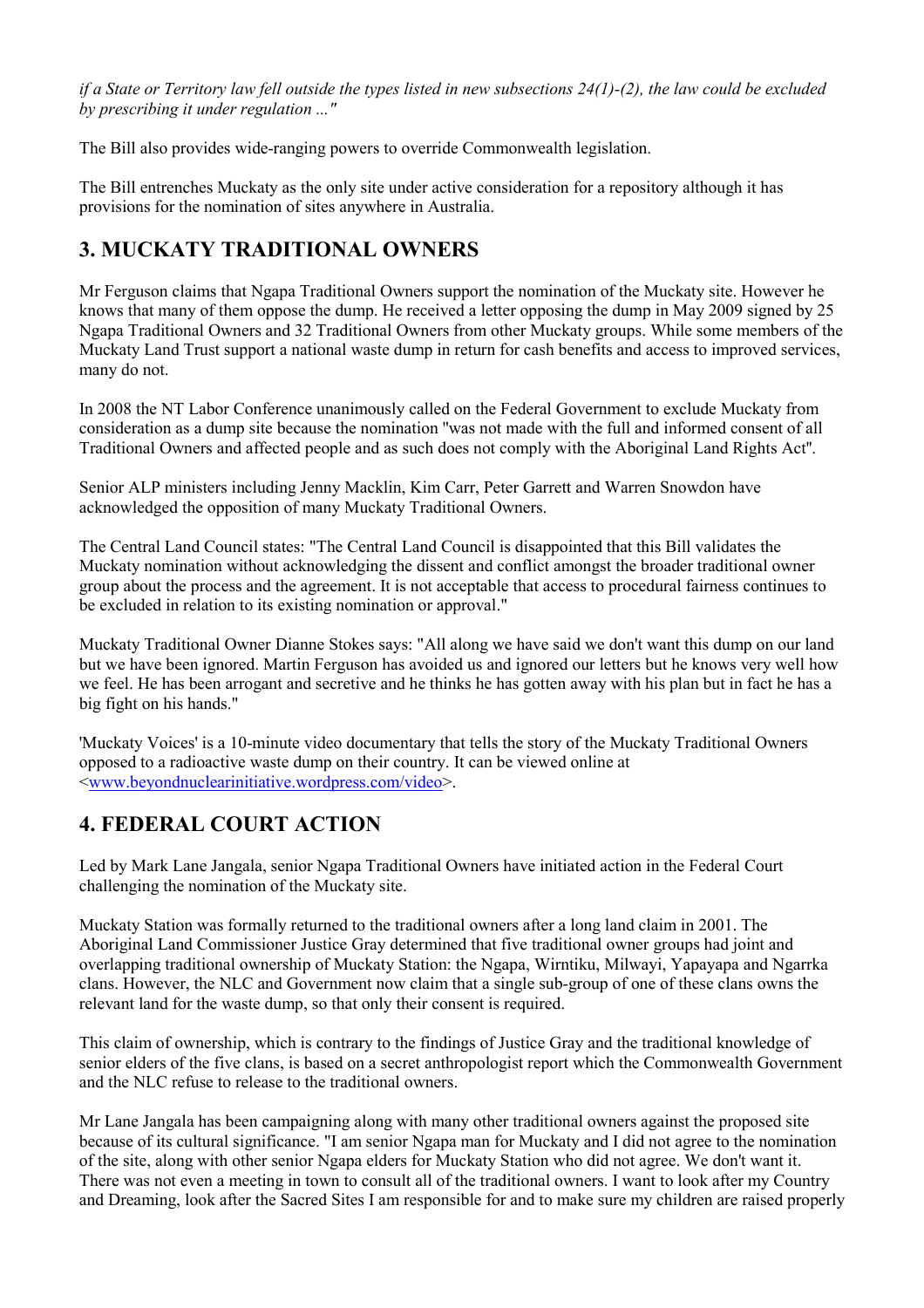# **5. A RESPONSIBLE APPROACH TO RADIOACTIVE WASTE MANAGEMENT**

#### 1. Waste minimisation

Firstly, it needs to be shown that radioactive waste is not being produced unnecessarily – that the benefits outweigh the risks. The Government has not even attempted to demonstrate a net benefit for the proposed nuclear dump.

#### 2. All options for radioactive waste management should be considered

All options for radioactive waste management need to be considered – not just 'remote' repositories (always more remote for some people than for others).

The option of ongoing storage at the Lucas Heights site needs to be independently assessed. All relevant organisations have acknowledged that this is a viable option including Mr Ferguson's own department, the regulator ARPANSA, the Australian Nuclear Association, and ANSTO itself.

Requiring ANSTO to store its own waste is the best and perhaps the only way of focussing the organisation's mind on the importance of waste minimisation. It avoids the risks of transportation. It avoids double-handling – i.e. long-lived intermediate-level waste being moved to Muckaty only to be moved again should progress be made in relation to a deep geological repository which is the designated method of disposal for long-lived intermediate-level and high-level waste.

*"ANSTO is capable of handling and storing wastes for long periods of time. There is no difficulty with that." -- Dr Ron Cameron, ANSTO.* 

*"We've got quite a number of buildings there which house radioactive materials. They're all stored safely and securely and all surrounded by a high-security perimeter fence with Federal Police guarding. It is the most secure facility we have got in Australia."* 

*-- Andrew Humpherson, ANSTO, September 2008* 

*"It would be entirely feasible to keep storing it [radioactive waste] at Lucas Heights ..." -- Dr Clarence Hardy, Australian Nuclear Association, ARPANSA forum in Adelaide, February 26, 2004.* 

*"Should it come about that the national approach to a waste repository not proceed, it will be necessary for the Commonwealth to devise an approach to final disposal of LLW from Lucas Heights, including LLW generated by operation of the RRR. In the meantime, this waste will have to be continued to be handled properly on the Lucas Heights site. I am satisfied, on the basis of my assessment of the present waste management plan, including the license and conditions applying to the waste operations on site, that it can be." -- then ARPANSA CEO John Loy, April 2002, "Decision by the CEO of ARPANSA on Application to construct the Replacement Research Reactor at Lucas Heights. Reasons for Decision", p.30.* 

*"A significant factor is that ANSTO has the capacity to safety store considerable volumes of waste at Lucas Heights and is unlikely to seek the holding of frequent campaigns to disposal of waste holdings generated after the initial campaign."* 

*-- Department of Resources, Energy and Tourism, Application to ARPANSA, 2003, Vol.iii Ch.9 Waste – Transfer and Documentation p.5.* 

#### 3. Site selection processes must be fair and transparent.

If a site selection process for a waste management facility is required, it ought to be based on scientific and environmental criteria, as well as on the principle of voluntarism. When the federal Bureau of Resource Sciences conducted a national repository site selection study in the 1990s, the Muckaty area did not even make the short-list as a ''suitable'' site.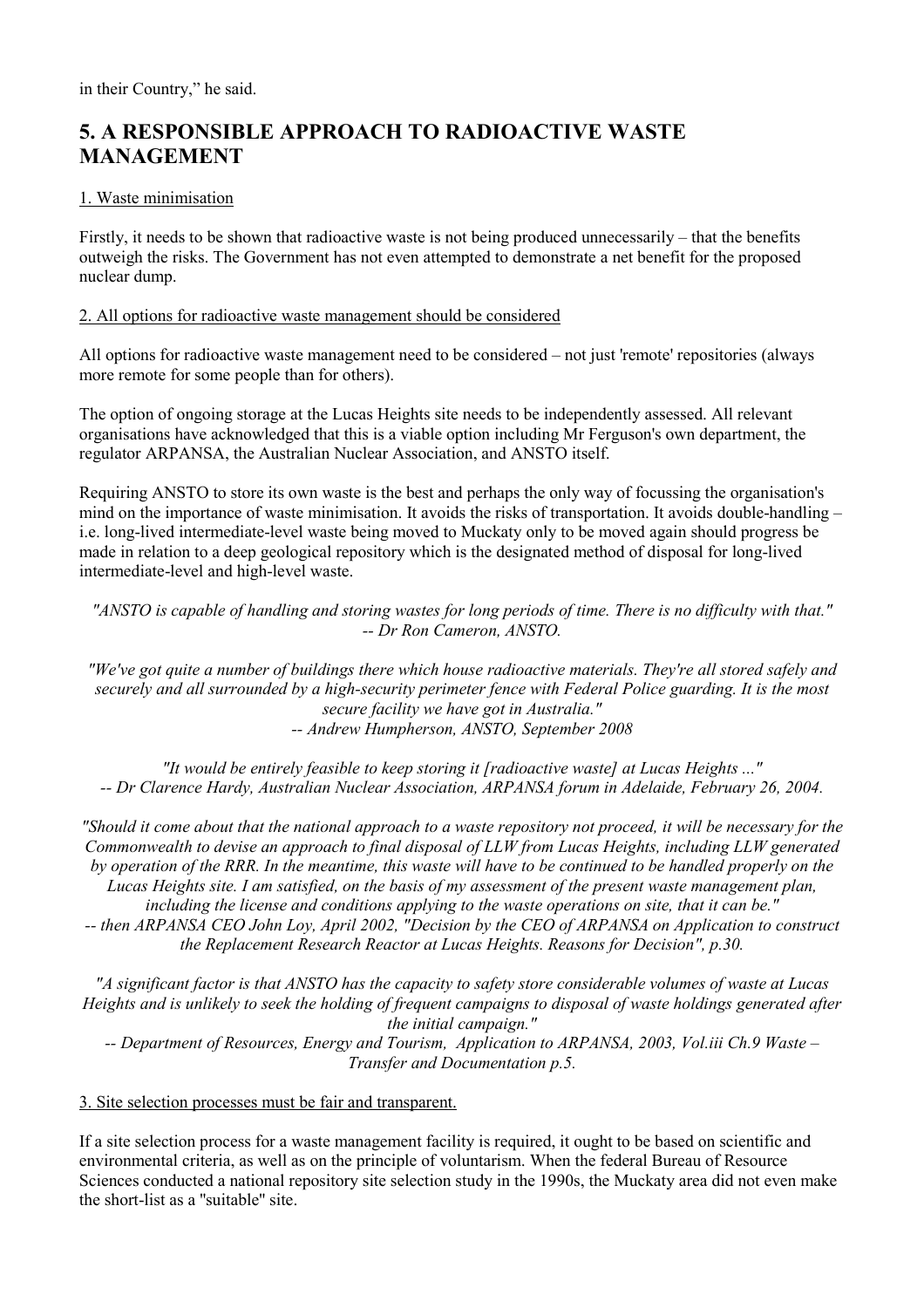# **6. BREACHES OF ALP PLATFORM POLICY COMMITMENTS**

Labor is in breach of its commitment to address radioactive waste management issues in a manner which is "scientific, transparent, accountable, fair and allows access to appeal mechanisms" and to "ensure full community consultation in radioactive waste decision-making processes".

Instead of basing management options on scientifically-based risk-benefit analyses of the various options, the Labor Government has assumed the need for a remote repository. Instead of a site-selection process based on scientific and environmental criteria, the Government has chosen the path of least political resistance by planning to establish a repository in the Northern Territory.

Examples of the lack of transparency include:

\* Mr Ferguson's repeated refusal to meet with Traditional Owners opposing the dump.

\* The failure to publicly release a contract between the former Howard Government and some Muckaty Traditional Owners.

\* The failure to release the anthropological report − even Traditional Owners have been refused access to the report.

Far from being accountable, the NRWMB vests an extraordinary amount of power in the Minister including powers to override all state/territory laws.

The process has not met the fairness test. The NRWMB's requires 'procedural fairness' in relation to the nomination of a site for a repository, however the Minister is merely required to invite comments on a proposed nomination and is then free to ignore those comments.

In relation to appeal mechanisms, the Parliamentary Bills Digest states: *"In the event that the Minister makes an error of law in the processes applying to site nominations, approval of nominations, and selection of the preferred site, the Bill restores the right of an 'aggrieved person' to seek judicial review under the ADJR Act. However, the Bill also retains the current provisions of the Act that a failure to comply with certain procedural elements does not invalidate the nominations etc. "*

Lastly, consultation has been grossly inadequate. Mr Ferguson has refused repeated requests from Muckaty Traditional Owners to meet with them and he ignored the recommendation of a Senate committee report that he should meet with them. Mr Ferguson's latest excuse for ignoring Traditional Owners is that the matter is subject to legal action. He has also said that he will consult Traditional Owners *after* a decision has been made on the proposed Muckaty dump − a thorough reworking of the traditional concept of consultation.

The opposition of the NT Government has been ignored and the NT Government has not been kept informed about the federal Government's plans. Councils and communities along potential transport corridors have not been consulted. Mr Ferguson was asked to speak to NT residents about the dump proposal during a visit to Darwin in March 2009, but he chose instead to leave the building by the back door to avoid them.

# **7. NUCLEAR MEDICINE**

The Government's claim that most of the waste to be sent to the NT is a by-product of nuclear medicine is false. The Medical Association for Prevention of War notes that the government has been "peddling a lie" by claiming that the nuclear dump would in any way facilitate the practice of nuclear medicine. For more information see the fact sheet produced by the Medical Association for Prevention of War: www.mapw.org.au/news/mapw-fact-sheet-debunks-medical-need-nt-nuclear-waste-dump

Australia does not even need a research reactor for medical isotope supply let alone a nuclear waste dump (see www.mapw.org.au/nuclear-chain/nuclear-medicine).

# **8. AUSTRALIA'S NUCLEAR WASTE**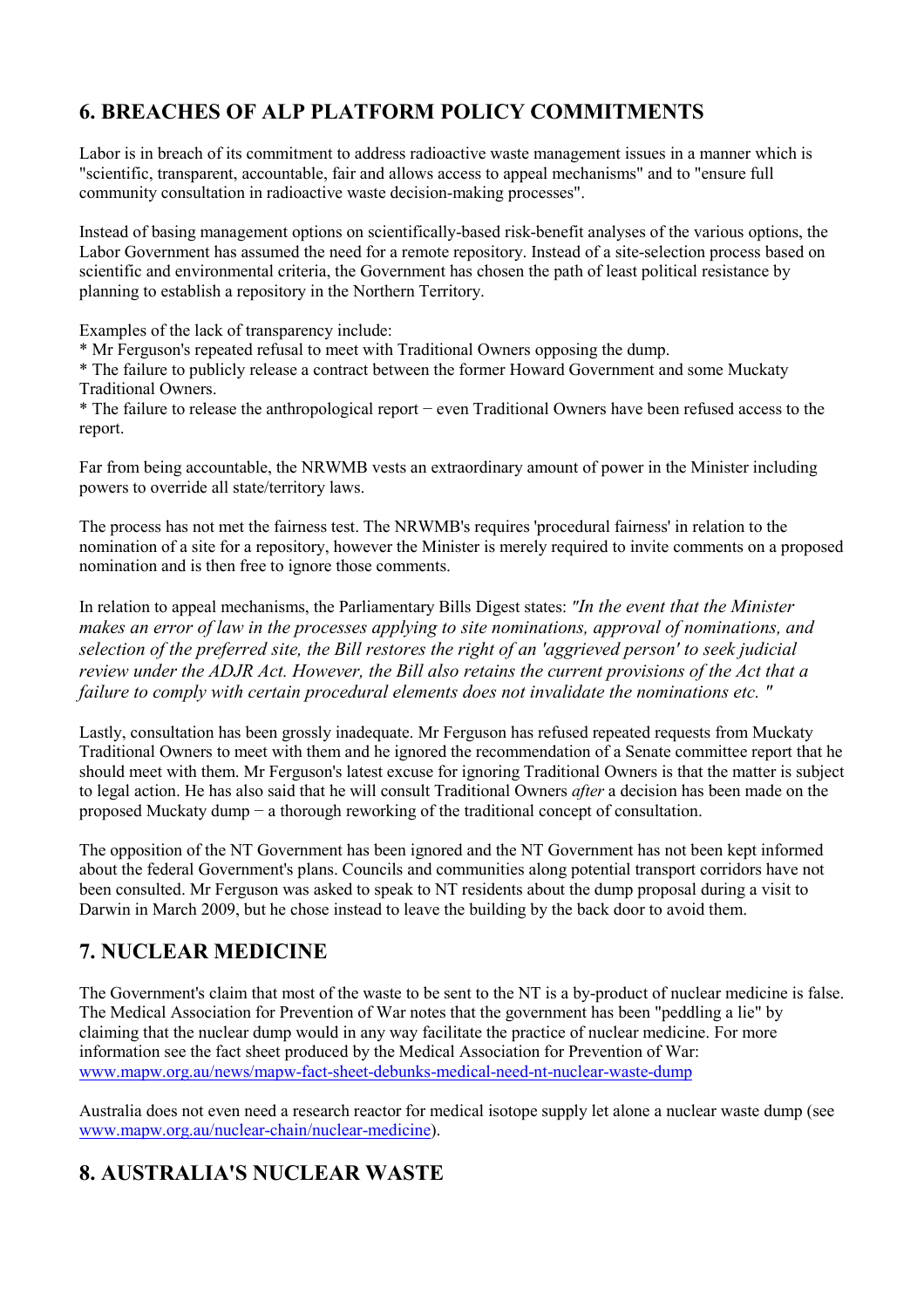*Measured by radioactivity*, spent nuclear fuel reprocessing waste from Lucas Heights reactors accounts for over 90% of the waste the Government wants to dump in the NT. Although the volume of this waste is relatively small – some tens of cubic metres – it is by far the most radioactive material.

*Measured by volume*, two sources account for well over 90% of the radioactive waste that the Government wants to dump at Muckaty:

\* ANSTO / Lucas Heights

\* approx. 2000 cubic metres of very low-level radioactive waste (contaminated soil) stored at Woomera.

Other waste from Lucas Heights that the Government wants to dump in the NT includes:

\* Over 5,000 drums of low-level radioactive waste.

\* Over 200 cubic metres of intermediate-level solid waste, some with 'unknown radioactive inventory'.

\* Several thousand cubic metres of radioactive 'non-compactable contaminated items', e.g. materials from decommissioned Lucas Heights reactors, pipes, machinery, etc.

\* About 10 cubic metres of solidified molybdenum-99 long-lived intermediate-level waste.

\* Approximately 130 drums per year of radioactive 'compactable low level solid waste', e.g. vials, gloves etc.

\* Approximately 20 drums per year of solidified radioactive 'sludge' produced in the treatment of reactor wastewaters.

\* Over 800 drums of 'historical wastes' including radioactive thorium, beryllium and uranium.

Waste from sources other than Lucas Heights includes:

\* The 2000 cubic metres of radioactive contaminated soil currently stored at Woomera.

\* Other Commonwealth Defence Department and CSIRO 'historic' radioactive waste. Approximate volumes are

210 cubic metres of low level radioactive waste and 35 cubic metres of intermediate level radioactive waste.

### **9. NUCLEAR WASTE HAZARDS**

The Government wants to bury lower-level wastes in shallow trenches and store long-lived intermediate-level waste above ground at Muckaty. No progress has been made towards the final disposal of long-lived intermediate-level waste (via deep geological disposal) so the planned 'interim' storage in the NT could stretch many decades into the future.

Measured by radioactivity, long-lived intermediate-level waste arising from reprocessing spent nuclear fuel from reactors at Lucas Heights accounts for over 90% of the waste the Government wants to dump in the NT. The following table lists some of the radionuclides contained in nuclear fuel reprocessing waste:

| <b>NUCLEAR WASTE</b> | <b>HALF-LIFE</b>   |
|----------------------|--------------------|
| Plutonium-238        | 88 years           |
| Americium-242m       | 152 years          |
| Americium-241        | 432 years          |
| Americium-243        | 7,380 years        |
| Plutonium-239        | 24,065 years       |
| Uranium-234          | 244,500 years      |
| Uranium-235          | 703 million years  |
| Uranium-238          | 4.46 billion years |

Specific concerns with Muckaty include rainfall / water infiltration, and seismic risks. Dr Mike Sandiford from the School of Earth Sciences at Melbourne University states: "We occasionally get big earthquakes in Australia (up to about magnitude 7) and the big ones have tended to occur in somewhat unexpected places like Tennant Creek. The occurrences of such earthquakes imply that we still have much to learn about our earthquake activity. From the point of view of long-term waste disposal this is very important, since prior to the 1988 (M 6.8) quake, Tennant Creek might have been viewed as one of the most appropriate parts of the continent for a storage facility." http://www.abc.net.au/science/expert/realexpert/nuclearpower/08.htm

When the federal Bureau of Resource Sciences conducted a national repository site selection study in the 1990s, the Muckaty area did not even make the short-list as a ''suitable'' site.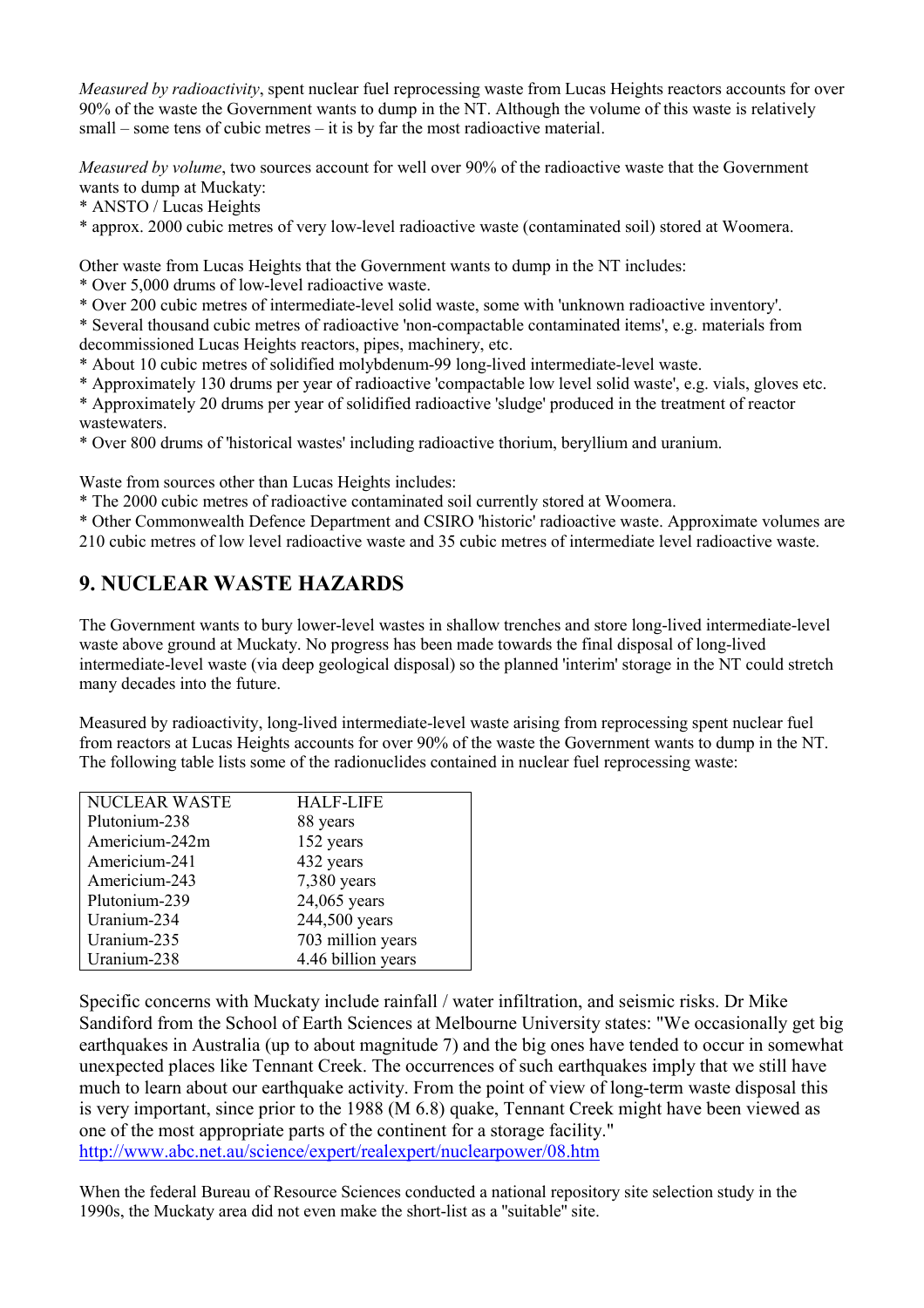Nuclear engineers Alan Parkinson and John Large have warned that the proposed NT dump would be attractive to terrorists wanting to make a 'dirty bomb', a radioactive weapon delivered by conventional means.

*"There is very limited capacity within the Northern Territory hospital network outside of Darwin to respond to any radioactive waste incident or accident. ... The Port of Darwin does not have the resource capacity (expertise or equipment) to respond to a radioactive incident. --- NT Government submission to 2010 Senate Inquiry*

# **10. THE NORTHERN LAND COUNCIL'S CONFLICT OF INTEREST**

The Northern Land Council (NLC) stands to gain financially if the Muckaty nomination proceeds. Thus the NLC has a real or apparent conflict of interest – on the one hand the Council stands to gain financially if the radioactive waste dump/store proceeds, on the other hand the Council is meant to represent the interests of all Traditional Owners regardless of their support for or opposition to the dump/store.

This conflict of interest is not of the NLC's making – it stems from government legislation concerning the financing of Land Councils and from agreement/s between the Commonwealth and the NLC.

The NLC's conflict of interest casts a pall over the legitimacy of the Muckaty nomination and related processes such as the secret anthropological report.

The NLC's conflict of interest may explain some unfortunate and otherwise inexplicable aspects of the process, e.g.:

\* the NLC describing Traditional Owners opposed to the radioactive dump/store as "dissidents" \* the NLC's support for the Commonwealth Radioactive Waste Management Act 2005/06 legislation which inter alia allows the imposition of a radioactive dump/store without any consultation with or consent from Traditional Owners (which, in turn, calls into question whether the NLC was in breach of its statutory responsibilities).

\* false statements such as the NLC's claim that "every Australian directly benefits from radiological medical treatment ...produced at Lucas Heights".

The NLC's conflict of interest may explain the anger and distress of numerous Traditional Owners. For example Marlene Bennett told a hearing of the Senate Environment, Communications and the Arts Legislation Committee: "I am also very disappointed in the NLC consultation process. The NLC is the Aboriginal people's voice, and they failed to represent them. ... I think the consultation process was very flawed and that the time for trying to pull the wool over people's eyes is past. Open and honest discussion should be happening involving all the right people, not just with certain elements of the people." (Alice Springs, 17/11/08.)

### **11. MORE INFORMATION**

Beyond Nuclear Initiative www.beyondnuclearinitiative.wordpress.com

'Muckaty Voices' video documentary www.beyondnuclearinitiative.wordpress.com/video

Friends of the Earth: www.foe.org.au/anti-nuclear/issues/oz/nontdump and www.nuclearfreeways.org.au

2004 bipartisan NSW Parliamentary Inquiry www.parliament.nsw.gov.au/nuclearwaste

Australian Conservation Foundation www.dumpthedump.org.au